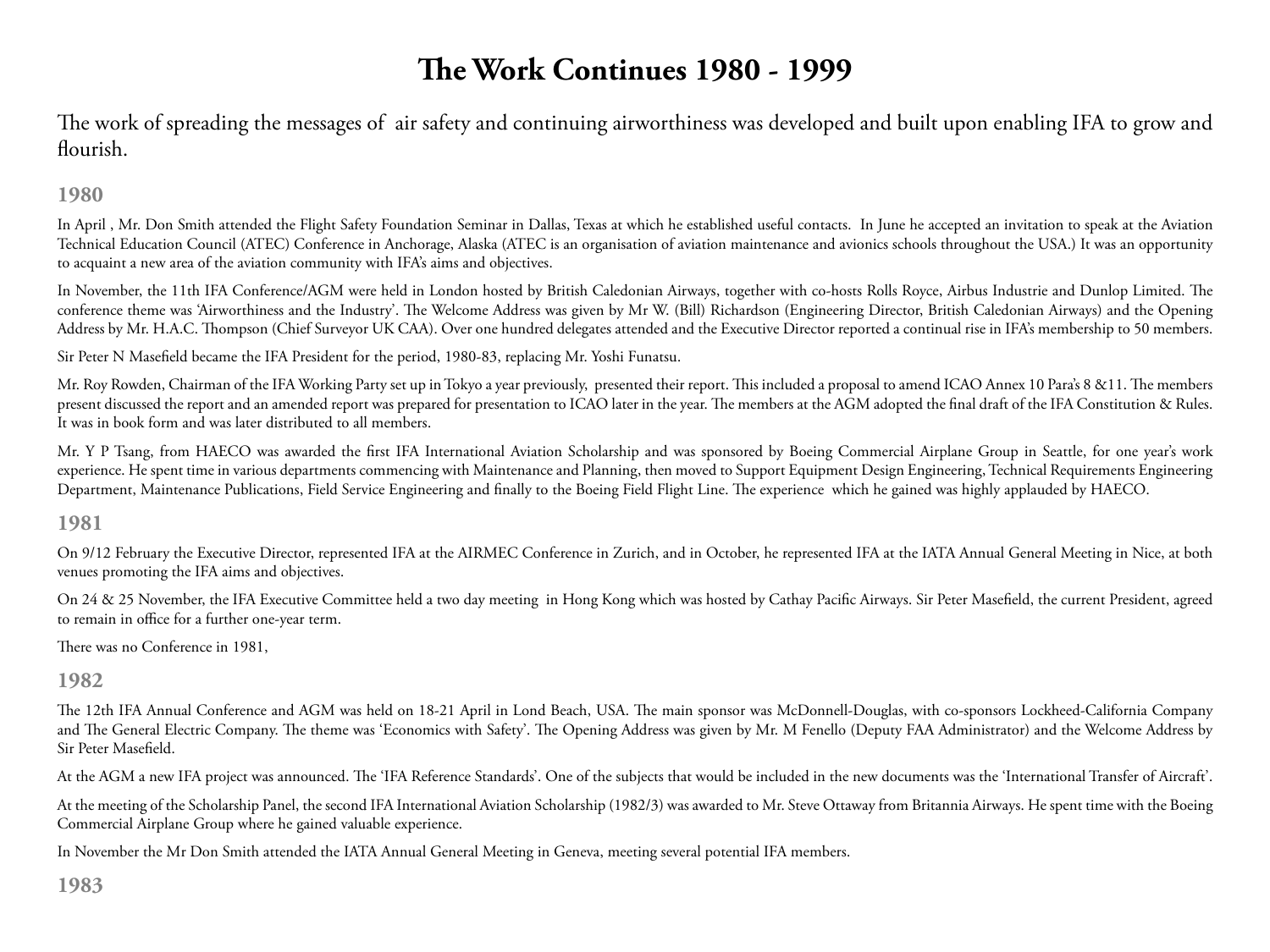In April IFA representatives attended the AIRMEC '83 Conference in Düsseldorf. Mr Don Smith presented a paper entitled 'International Airworthiness'.

The 13th IFA Conference/AGM was held in Singapore on 12-14 June. Delegates from 18 different countries attended with sessions based on the theme of 'Advanced Technology- The Airworthiness Problems'. The conference was hosted by the Association of Singapore Licensed Aircraft Engineers (now the Singapore Institute of Aerospace Engineers), Singapore Airlines and Malaysian Airlines. The Welcome Address was given by Sir Peter Masefield.

The conference was divided into three sessions chaired by Mr Stewart John, Mr Roy Rowden, and Mr Craig Beard.

At the AGM in Singapore Mr. M Gunasekera, from Air Lanka was the third Engineer to be selected for the IFA International Aviation Scholarship. He spent a year with Lockheed Aircraft Company in California.

Mr. John McDonald, one of the original Global Vice Presidents, succeeded Sir Peter Masefield as the IFA President for 1983/5.

The IFA Executive Committee once again met in Hong Kong on 3-4 November , hosted by Cathay Pacific Airways with eleven members attending. The committee reluctantly received the resignation of Sir Geoffrey Roberts as IFA Patron. Sir Peter Masefield, subsequently agreed to replace Sir Geoffrey as Patron.

# **1984**

In January, IFA appointed Mr. Ian Millar as Executive Director. Mr Don Smith resigned on health grounds but accepted the less onerous task of Assistant Executive Director and continued to maintain the existing European Secretariat. Mr. Ian Millar set up and operated a Secretariat office in Melbourne Australia.

The 14th IFA Conference/AGM were held in Canada in Vancouver. The theme was 'International Transfer of Aircraft' with the Opening Address given by IFA President, Mr John F McDonald.

There were two sessions chaired by:

- 1. Dr. E R Major The International Transfer of Aircraft.
- 2. Mr Stewart John Environment Effects on Continuing Airworthiness

Mr. Al-Sabah, an engineer from Gulf Air, was the fourth recipient of the IFA International Aviation Scholarship (1984/5) award. He was placed with the Lockheed-California Company at Burbank, California, for one year, where he gained a vast amount of experience.

Subsequent to the Vancouver IFA Conference, which received seven papers on the subject of the International Transfer of Aircraft, a sub-committee was set up under the Chairmanship of Mr. Bob Oldani of the Boeing Commercial Airplane Group. They held their first meeting at the UK-CAA offices in Redhill, England on 25 March 1985.

## **1985**

On the 1 January, the IFA Melbourne office closed down and Mr Ian Millar reverted to V.P. Australia. The Secretariat continued to be managed by Mr Don Smith, who, with improved health, was appointed as Assistant Executive Director/Treasurer with added responsibility for publicity including the editorship of the IFA Newsletter, now revitalised and renamed the IFA NEWS.

Also from 1 January, Mr. Kenneth Anderson, V.P. Europe, accepted the additional title of Executive Director. Mr. Ken Anderson was at that, time Principal of Anderson Associates having earlier retired from BCAL where he was Economics and Systems Manager.

Mr. Ken Anderson and Mr. Don Smith attended the AIRMEC '85 exhibition in Düsseldorf, in February/March and the Paris Air show in June of that year, promoting IFA's aims and objectives at both events.

The IFA Executive Committee once again held their meeting in Hong Kong on 11/12 March which was hosted and sponsored by Cathay Pacific Airways and HAECO and at that meeting, it was agreed to rename the Committee the Executive Council. In addition, at that meeting Mr. Frits van der Jagt introduced a paper entitled "Marketing Approach" which included a change to the IFA logo.

Mr. Ken Anderson and Mr. Don Smith represented IFA at the 41st IATA-AGM in Hamburg October 1985. Many contacts were made with members, potential members and the Aviation Press.

The 15th IFA AGM/Conference was held in Amsterdam 4-7 November 1985. The best attendance so far, with a record number of 250 delegates and the IFA Corporate membership now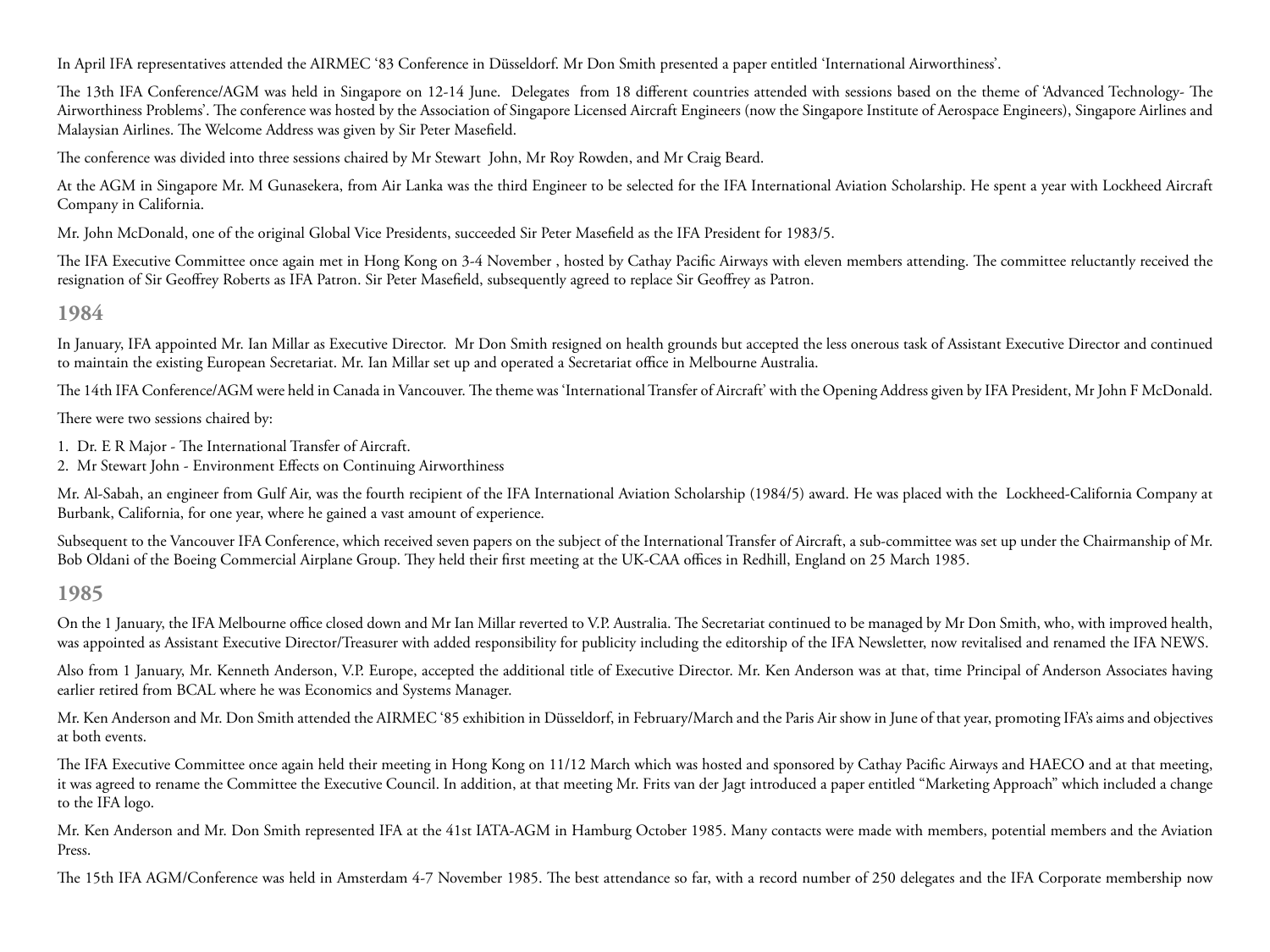stood at 70 representing 33 countries.

There were two themes:

a) 'Maintenance of Aerospace Structures, Now and in the Future'

b) 'Airborne Software Development-Manufacturer and/or Operator'

During the AGM, Mr. Jo Cornelis, V.P. Engineering, Fokker Aircraft was made President in place of Mr. John McDonald who had completed his term of office. Dr. Ted Major was appointed IFA V.P. Technical and reported to the AGM regarding discussions he had had with ICAO relative to the IFA project 'Transfer of Aircraft and Continuing Airworthiness".

With the establishment of a grade of 'Honorary Member' the Executive Committee invited Sir Geoffrey Roberts to be the first Honorary Member.

Subsequent to the Amsterdam Conference IFA published its first Annual Report for 1985. The report contained the minutes of the AGM together with the IFA Officers reports.

Mr. Nicholas Plummer, an Engineer from Air Niugini, was awarded the 1985/6 and 5th IFA International Aviation Scholarship. He spent a year gaining experience with Fokker at Amsterdam.

**1986**

On 1 January, the IFA Membership Subscription fees were increased from US\$300 to US\$500. Subscriptions for Professional Societies remained at US\$100.

On 13-14th January, Mr Don Smith went to Singapore on behalf of IFA, to address the delegates of the Asian Engineering and Maintenance Conference. The title of his paper was "The Role of IFA in International Airworthiness".

On 2-5 November the IATA AGM was in Geneva, Mr. Don Smith attended as IFA's representative making some useful contacts.

The 16th IFA Conference/AGM was held in Kuala Lumpur on 17-19 November. Malaysian Airlines were the principal hosts and the venue was the Pan Pacific Hotel. The theme was "The Development, Life Improvement and Safety of Landing Gear, Tyres, Wheels and Brakes, and Protective Finishes".

There were two technical sessions chaired by:

- 1. Mr. Stewart John Development, Life Improvement and Safety of Landing Gear
- 2. Mr Mike Kerry Protective Finishes

The conference was well supported with some one hundred and fifty delegates from 69 countries, membership at this time was a total of 86 from 32 different countries

The Scholarship Administrator, Mr Len Gore announced at the AGM the sixth IFA International Aviation Scholarship for 1986/7 was to go to Mr. Tim Graham, of Motor Holdings (Aviation) Ltd., New Zealand. Tim was placed at Rolls Royce, Small Engine Division, at Leavesden, England, for one year where he gained a vast amount of experience with Rolls Royce helicopter engines and he also visited a number of helicopter companies in the UK and had the opportunity of designing and fitting an engine modification.

# **1987**

The IFA Executive Council met near, Gatwick, UK on 6 April 1987. The Chairman, Mr Stewart John welcomed two new members to the Council. Mr. Alan Troughton from British Aerospace, and Mr. John Saull, from the UK-CAA

The 17th IFA AGM/Conference was held in Karachi on 9-11 November. Pakistan International Airlines hosted the conference, together with Airbus Industrie and General Electric Company. The theme was "Trends and Airworthiness Aspects of Aircraft Interior Engineering".

The Opening Address was given by the IFA president, elect, Sir John Dent, and the Welcome address by Air Marshall M.A. Daodapota, Managing Director, PIA. IFA's total membership was now 91 corporate members.

IFA announced at the AGM that the UK Charity Commissioners had accepted IFA's Constitution and IFA could now register as a UK based Charity. IFA was allocated registration Number 296354.

The following Officers were named as IFA Trustees: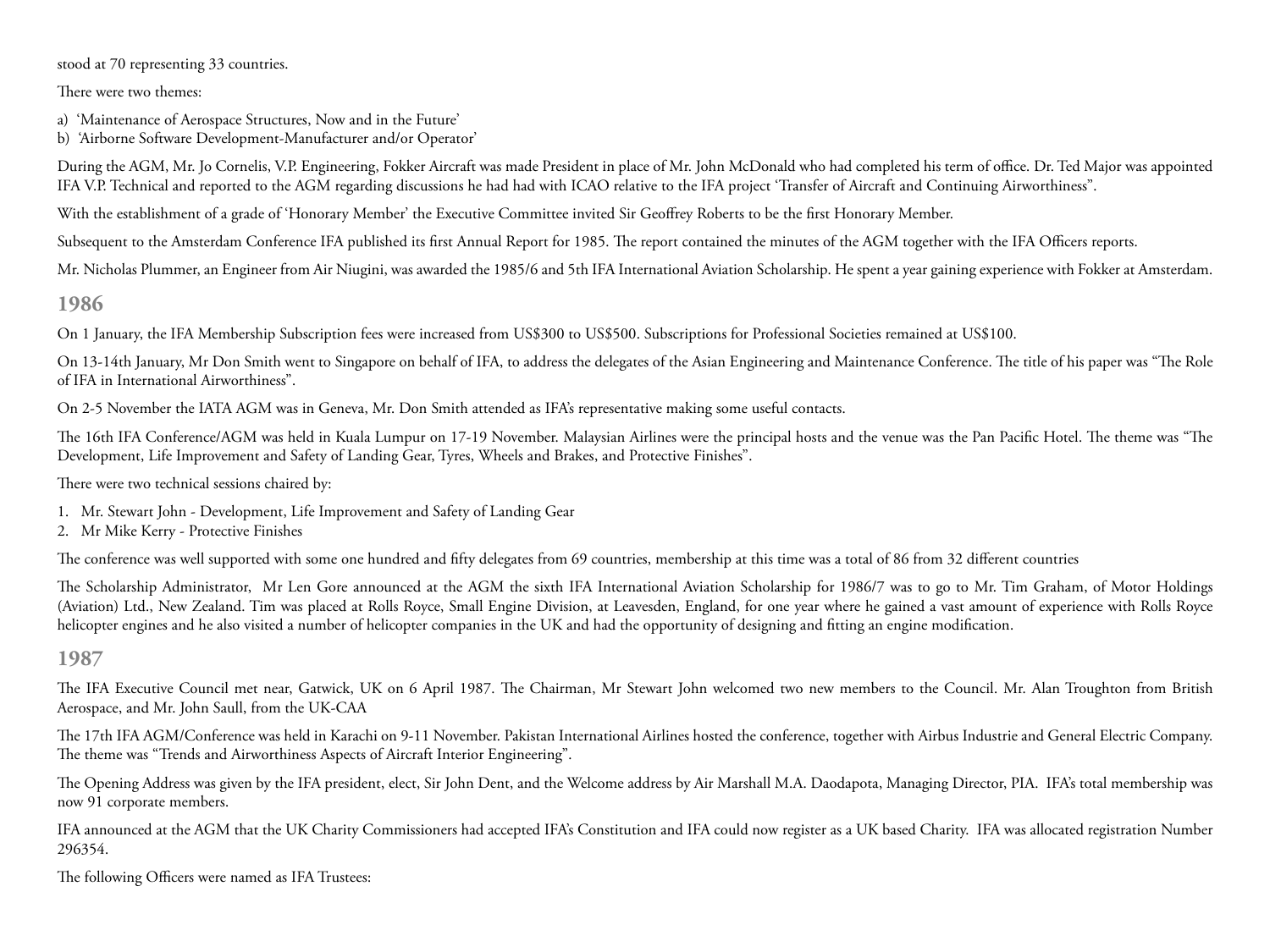Mr. David Davis, Technical Director, Dowty Rotol Ltd Mr. Basil Lockwood-Goose, Marketing Manager, Dunlop, Mr. Alistair Mackenzie Retired Chief Surveyor UK-CAA Mr. Alastair Pugh, Executive Vice Chairman BCAL Group PLC

The 1987/88 7th IFA International Aviation Scholarship was awarded to a Malaysian Licensed Aircraft Engineer, Zaifil Hasmi Mohd. Hasmi. He was employed by the Malaysian Airline System in Kuala Lumpur. The IFA Scholarship Administrator, Mr. Len Gore flew directly from the Karachi Conference to Kuala Lumpur, to present him with a Certificate. He was later placed with the General Electric Company's Engine Maintenance Centre in Ontario, California for one year's experience.

Following the Karachi Conference, Mr Ken Anderson (IFA VP Europe and Executive Director)visited New Zealand where he addressed a joint meeting of the SLAET (NZ) and the Royal Aeronautical Society. Whilst in Wellington, he had discussions with the then Director of Civil Aviation, Air Commodore McIntyre, on IFA Developments, with particular reference to the increasing interest of Airworthiness Authorities in IFA. IFA at that time had 14 Airworthiness Authorities that were members. The following day, he met Mr Jim McCrea Divisional Manager Operations, Air New Zealand, with whom he discussed IFA developments and the increasing demands for rationalisation of Airworthiness Requirements.

Dr. Ted Major, V.P. Technical represented IFA at a symposium on Air Safety, organised by the Transport Commission of the EEC in Brussels on 26-27 November.

#### **1988**

On 13 January, Dr Ted Major attended the JAA/Future Airworthiness Procedures (FAP) meeting at Heathrow airport.

In July, IFA made a submission to the ICAO Continuing Airworthiness Panel. They later announced that they wished to address other areas of the CAP Work Programme not covered in their first submission, particularly in relation to possible revisions to the following ICAO Documents, insofar as they relate to continuing airworthiness:

Annexe 6 (Operation of Aircraft), Annexe 8 (Airworthiness of Aircraft) Airworthiness Technical Manual

The 18th IFA AGM/Conference was held in the UK in Irvine, Scotland, on 31 August to 2 September. The Theme was 'Propulsion & Auxiliary Power.' The conference was hosted by Caledonian Airmotive with co-hosts, Boeing Commercial Airplane Company, Rolls Royce plc and HAECO.

The three Technical Sessions were chaired by: 1. Mr. Kelvin V. Kellaway

2. Mr. Jim Rainbow

3. Mr Roy Rowden

It was announced at the AGM that due to rising administration costs and increased activity on the part of it's Officers, IFA was forced to make its first increase in annual fees for 3 years. The Corporate Members Annual subscription was increased to \$550.

The 8th IFA International Aviation Scholarship was awarded to an engineer from Air Malta but, before arrangements could be made he left the company. Therefore, the selection was cancelled.

On the last day of the conference, IFA issued a Press Release on the subject of Aviation Safety Initiatives. Sir John Dent the current IFA President, said: 'I believe the progress in this area of creating a single international standard of airworthiness will help manufacturers and the airlines and will in the long run improve aviation safety around the world'

The first meeting of the IFA Technical Committee was held on 11 October. Dr Ted Major chaired this meeting.

**1989**

On 2 June members of the IFA Technical Committee attended a meeting at the RAeS in London between the Used Aircraft Certification Conformity Committee (UACC) and IFA. Then, on 5 June IFA sent a representative to attend the 6th Annual US/Europe Authorities/Industry meeting at Bordeaux, France. In addition, on 26 June Ted Major attended a conference in London organised by the Parliamentary Advisory Council for Transport Safety. These meetings were milestones in the efforts being made to maintain and increase IFA's influence in International Airworthiness and Safety.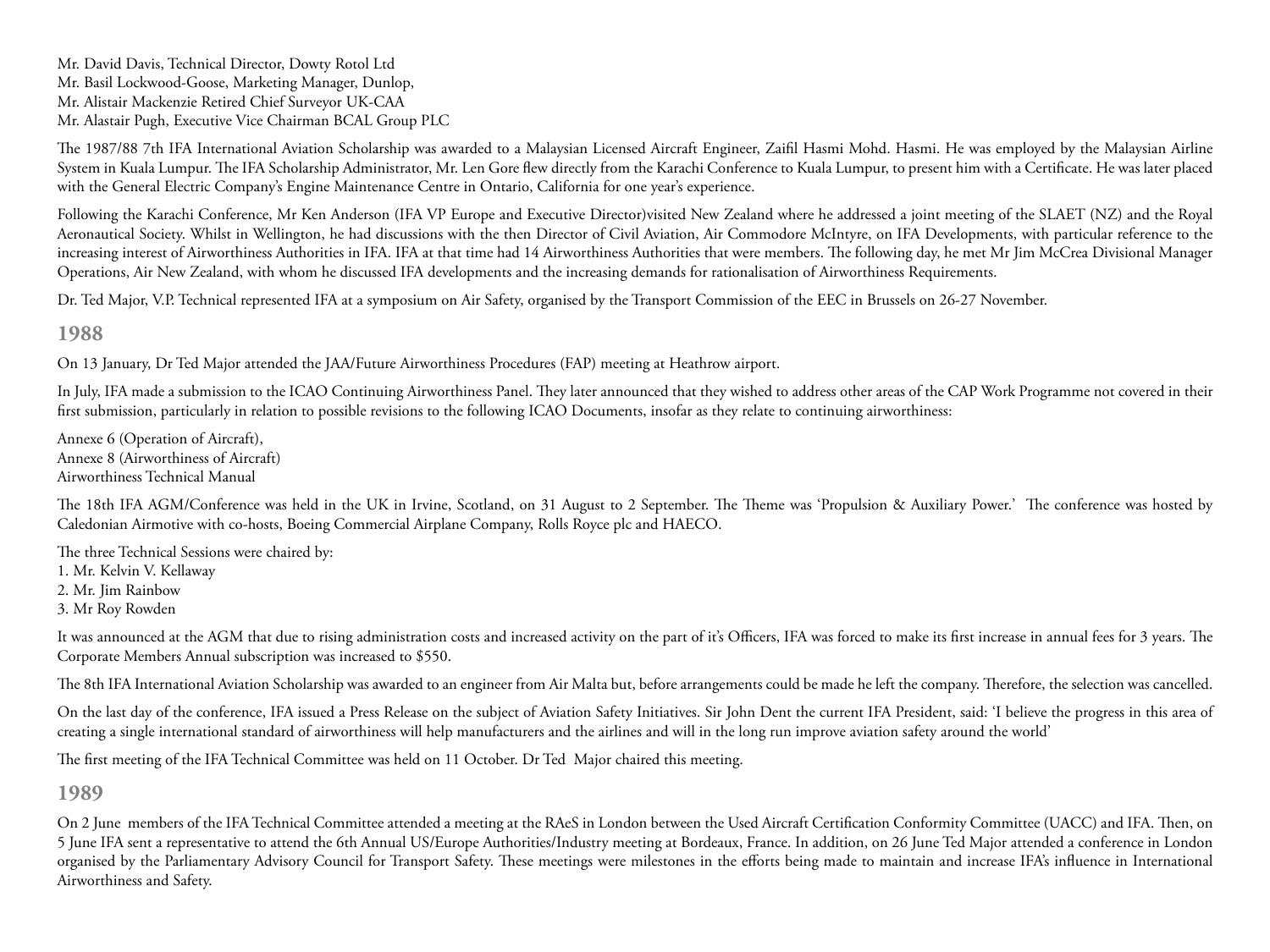Four Technical Committee meetings took place during 1989. At their 4th meeting in July 1989 Dr Ted Major advised that IFA had produced a new publicity brochure. 'What is IFA?' explaining IFA's aims, objects, constitution and modus operandi. The brochure was distributed to all current members and to potential members.

Dr Major also reported that the IFA Technical Committee was liaising with the following groups:

a) The 'Used Aircraft Committee' (USA).

b) The Flight Safety Foundation, resulting in IFA participation in a joint project 'FSF/IFA Co-operative Project in Continuing Airworthiness Assurance.'

c) The 'International Transfers of Aircraft Committee' (ITAC) under the auspices of the Aircraft Industries of USA (AIA) and Europe (AECMA).

d) The annual USA/Europe Airworthiness Authorities/Industry meeting which discusses airworthiness matters of mutual concern.

e) Supporting the work of the European JAR Maintenance Committee and commenting upon its proposals and recommendations.

The 19th IFA AGM/Conference was held in Seattle 17-20 September, hosted by Boeing Commercial Airplane Company with McDonnell Douglas acting as co-hosts. The Theme 'Airframe Structures Present and Future'. The conference was in two sessions.

Session One, chaired by Prof. A.J. Troughton Session Two by Dr. E.R. Major.

Mr Joe Sutter took over as IFA President, from Sir John Dent. IFA was once again honoured to have a President with such a distinguished career.

Joe Sutter brought with him, as a member of his team, Mr. H A (Bud) Parker. His joining the IFA Technical Committee provided a font of information for the Committee

Geoffrey Lionel (Len) Gore, IFA's Scholarship Administrator retired at the Seattle AGM and was replaced by Don Hammond, Projects Manager, Air New Zealand. Don has had a long association with IFA having served on the Executive Council. Len Gore had served long and tirelessly for the IFA Scholarship, since its inception in 1977. In recognition of his service and dedication, Len was made an Honorary Member.

Two Scholarships were presented due to the failure of the previous year's award. Mr. Geoffrey Atiken, from Air Nuigini was placed with GEC Rochester UK for one year and Mr. Sundararajan Mehesh, from Air India was placed with the Boeing Commercial Airplane Group in Seattle. These award winners spent one year at the respective host organisations gaining valuable experience in their chosen fields.

**1990**

From 1 May, Mr. Jim Rainbow, Monarch Aircraft Managing Director, became Executive Director, replacing Ken Anderson who retired.

On 24 July a joint UK-CAA/IFA meeting was held at Gatwick Airport to discuss the ICAO- Continuing Airworthiness Panel and future action by IFA.

On the invitation of the FSF, IFA held its 20th Executive Council Meeting at the FSF headquarters in Washington DC on 4th May. 18 members of the Council attended.

The 20th IFA AGM/Conference were held in Toulouse on 17-20 November and was hosted by Airbus Industrie with co-hosts being Aerospatiale, Boeing, Rolls Royce, SNECMA, and Desoto Inc.

The conference consisted of three Technical Sessions.

Session 1Chaired by IFA president-Elect, M. Jean-Claude Malroux Session 2 E.R. Major, Session 3 Mr. John W Saull.

The theme of the conference was 'Human Factors in Airworthiness, Design, Engineering and Maintenance' with a sub theme of 'Interpretation of Information'

It was announced at the Toulouse AGM that Mr. Manzoor Hussain from Pakistan International Airlines was the 11th IFA International Scholarship award winner for 1991/92. He was placed with Honeywell Phoenix Arizona USA, commencing his period of experience on January 1992'

Mr. Tom Nylund, one of IFA President Mr. Joe Sutter's Seattle team, proposed the five IFA Initiatives that had been drawn up for presentation to IFA Members and other interested parties

The five white papers were on the following subjects: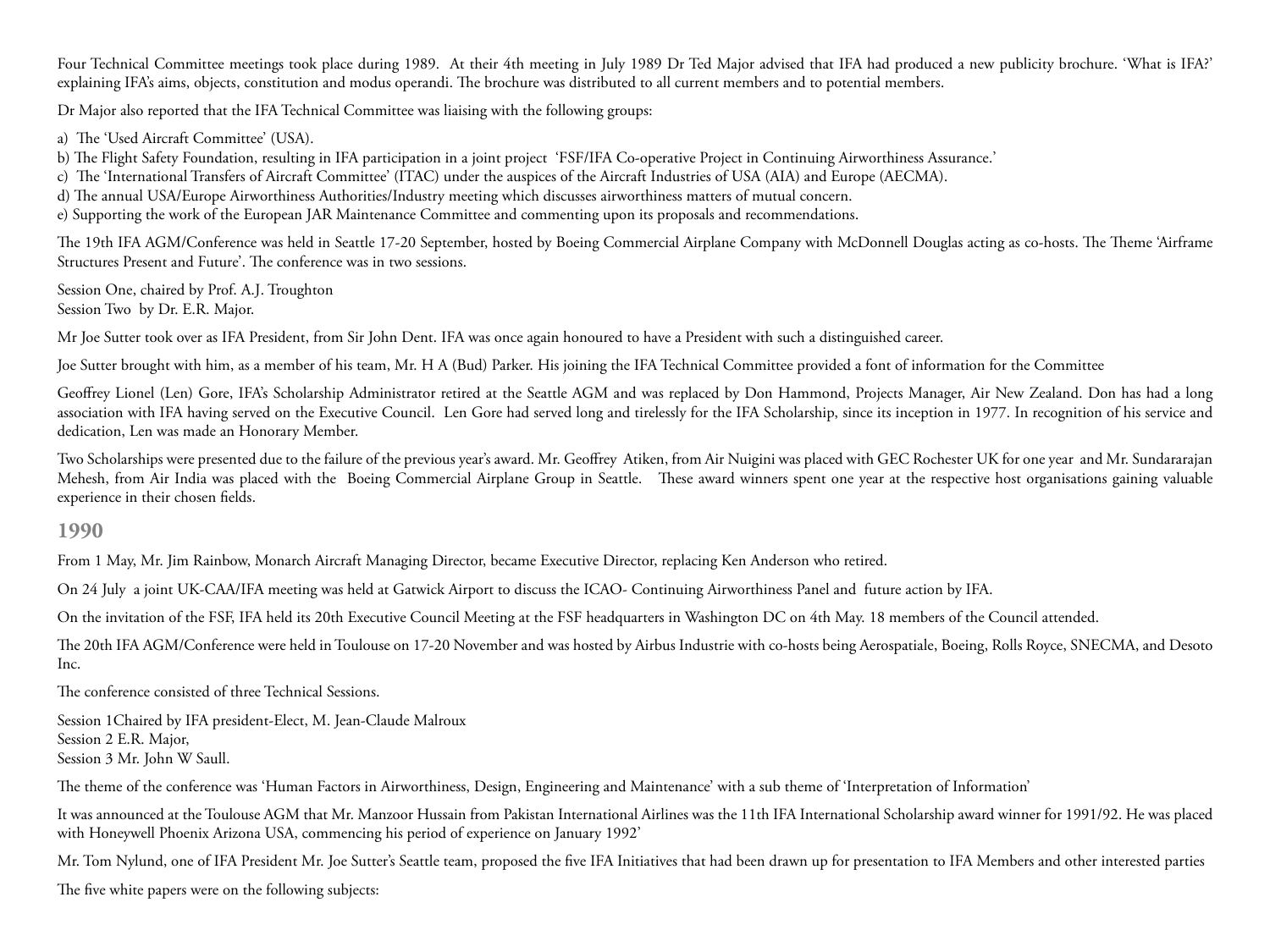\* Continuing Airworthiness Assurance

- \* World Aviation Certification Standards
- \* Standardisation of Airworthiness Records for Transfer of Aircraft
- \* Reduction of Accidents
- \* Human Factors

Dr Ted Major, Chairman of the Technical Committee, announced that he was to retire and that Professor Alan Troughton was to replace him at the end of 1990.

# **1991**

On January 15, the IFA Officers and Members were saddened to learn that Len Gore, Honorary Member and the first Scholarship Administrator had passed away in New Zealand. In his memory, the IFA Scholarship was to be renamed the 'IFA Len Gore Scholarship

In June 1991 IFA was represented by Professor Alan Troughton at the 8th FAA/JAA meeting in Holland.

Also in June the Technical Committee held a meeting at the CAA offices at Gatwick Airport. The main items on the agenda for discussion were The ICAO Airworthiness Panel, The International Transfer of Aircraft and the ICAO Article 83 biz. all items that were being actively dealt with by the TC.

The 21st AGM/Conference was held in Auckland New Zealand on 20-23 October. The following companies were our hosts: Air New Zealand, Desoto Aerospace Coatings, Air 2000, Monarch Aircraft Engineering, Boeing Commercial Airplane Group and MOT NZ. The theme of the conference was 'Working Together to Stop Aircraft Accidents' there were four technical sessions:

- 1. Accident Investigation and Data, chaired by Mr Ron Yates AM.
- 2. The Data Speaks -Lessons and Solutions chaired by Mr. John W Saull.
- 3. 'Safety Through Technology' chaired by Capt Alan Travell.
- 4. 'Working Together' chaired by Prof. Alan Troughton.

Two people were awarded with the 1991/92 (twelfth & thirteenth) IFA Len Gore Scholarship award. Mr. John Bayley, licensed aircraft maintenance engineer from Britannia Airways. He was placed with SNECMA, in France for a period of twelve months and Mr.Lim Tow-Ming also a licensed aircraft maintenance engineer, from the Association of Singapore Licensed Aircraft Engineers (Singapore Airlines). He was placed with Airbus Industrie at Toulouse for twelve months experience

Mr. Jean-Claude Malroux, Senior President Corporate International Relations of SNECMA, took over as IFA President for 1991/1993 Mr. Joe Sutter having reached the end of his two-year term of office.

In recent years members had intimated a desire for enhanced services from the Secretariat and from the Technical Committee. The dilemma was to meet this demand without having to resort to increased membership subscriptions, which might produce an adverse response and lose both membership and resources. In 1991, IFA announced the establishment of a Trust Fund with a goal of securing a 1.5 million US Dollars (£1m) investment. The purpose was to provide a capital sum, for investment, the income from which would be used to fund a full-time Secretariat. At that time nine IFA members had contributed £150,000 to the Fund.

# **1992**

On 12 March the Executive Council held its Meeting in Brussels. The venue was chosen so that the Council could meet with Officers of the FSF who were in Brussels at this time for the fourth Annual European Corporate & Regional Aircraft Operators Safety Seminar. Due to the worldwide economic situation, consideration was made as to whether it would be appropriate to combine the IFA and FSF annual conferences/seminars.

During the Brussels seminar the IFA Executive Director presented a paper entitled 'Harmonisation of Rules - is it Working?'

On 8/9th April five members of the Executive Council visited FSF headquarters to further discuss the proposal of a joint conference and to put together a suitable agenda, the proposed location was Long Beach, USA and was scheduled for 2/6 November.

Professor Alan Troughton, the Technical Committee Chairman, attended the 9th JAA/FAA joint Harmonisation meeting in Toronto in 1-5 June.

8th June saw both the Executive Council and Technical Committee holding meetings at Gatwick Airport, UK with final approval being gained for the Joint Conference with FSF.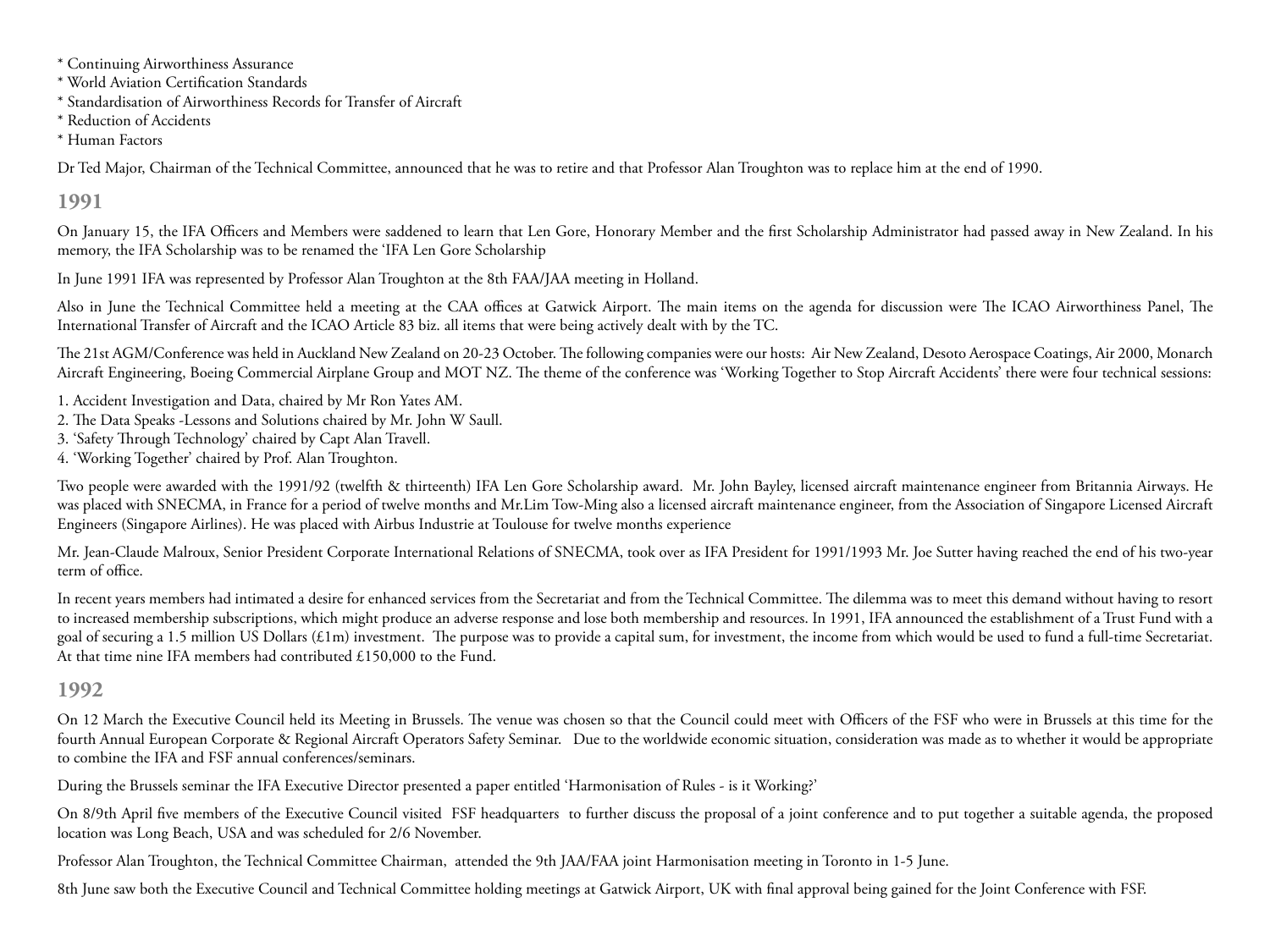The 22nd AGM and the first joint IFA/FSF conference was held at Long Beach California on 2-6 November. The Theme was 'Safety & Technology-Harmony or Discord'. The attendance was greatly increased to some three hundred delegates of which 46 were IFA members.

The 1992/93 IFA Len Gore Scholarship fourteenth winner was Mr. Au-Yong Ting Bong, from the Hong Kong Aircraft Engineering Company. He was to be attached to British Airways at London Heathrow for three months and to Boeing Commercial Airplane Company, at Seattle, for a period of nine months.

The current IFA President, Mr. Jean-Claude Malroux introduced the possibility of IFA becoming a Non-Governmental Organisation (NGO) such as the Red Cross and Amnesty International. etc this would be put to the vote at the 1993 AGM.

The Technical Committee at their meeting in Long Beach proposed an IFA Information Service should be established. This service would make members aware of all relevant NAP's/NPRM's so that they could comment on them through their normal channels via airline organisations (ATA, AEA, IATA) or manufacturing organisations (AIA, AECMA).

The Chairman of the Technical Committee, Professor Alan Troughton announced that IFA had joined the Used Aircraft Certification Committee (UACC).

The committee's membership was increased at Long Beach by the addition of Brian Perry, a retiree from the UK-CAA and now an Airworthiness Consultant.

Sir Peter Masefield requested that he wished to retire as the IFA Patron. The Executive Council then asked Mr. Joe Sutter (see photo) to act as Patron in Sir Peter's place, which he agreed to do.

The Executive Council recommended, and it was accepted, that the following members who had served IFA so diligently in the past should be made Honorary Members:

Sir Peter Masefield - For his support of IFA as past IFA President, IFA Patron & Trustee

Dr. Ted Major - For offering so much drive and support as past IFA Technical Vice President

Mr. Ken Anderson- For many years service as past VP Europe & IFA Executive Director

Mr. Frits van der Jagt, Fokker Aircraft - For his support of IFA as an Executive Council Member, also for his help in re-designing IFA's logo and corporate identity, his input into IFA receiving NGO status and for being the driving force behind organising and arranging sponsorship of the 1985 IFA Conference which took place in Amsterdam.

Mr. Mel Payne, Air New Zealand - for his work on the Technical Committee and Executive Council, also for being primarily responsible for the organisation of the Auckland AGM/ Conference in 1991.

Mr. Mike Kerry, PMK Consultants for his contributions to both the Technical Commitee and Executive Council.

## **1993**

The 23rd IFA AGM and the 2nd Joint IFA/FSF seminar was held in Kuala Lumpur 8 -11 November .

The current IFA President Jean-Claude Malroux presented a paper stating the advantages of IFA becoming a Non-Governmental Organisation. (NGO) This was put to a vote and all the members present accepted the motion.

The Chairman of the Technical Committee, Professor Alan Troughton, reported that seventeen IFA Information Bulletins had been issued to date and were proving very popular with the membership.

Mr. Brian Perry, a member of the IFA Technical Committee was actively engaged at this time with discussions at meetings of the Flight Safety Foundation (FSF) Initiative on Controlled Flight into Terrain (CFIT) Working Group and a JAA Group dealing with Single-engine Commercial Operations.

Mr. Lim Kok Kong, an engineer from Malaysian Airlines was the fifteenth selection made by the IFA Len Gore Scholarship Selection Panel at Kuala Lumpur for the 1993/94 period. Mr. Lim Kok Kong was placed with Airbus Industrie, at Toulouse, for a one-year period of experience.

At the close of the Kuala Lumpur AGM Mr. Jean-Claude Malroux inducted his successor. Mr Stewart John as the IFA President for the period 1993/95.

Also at the Conference, Dr Ron Yates was appointed Vice President - Australasia, Mr Frank Jauregui took over from Mr Stewart John as Chairman of the Executive Council and IFA gained a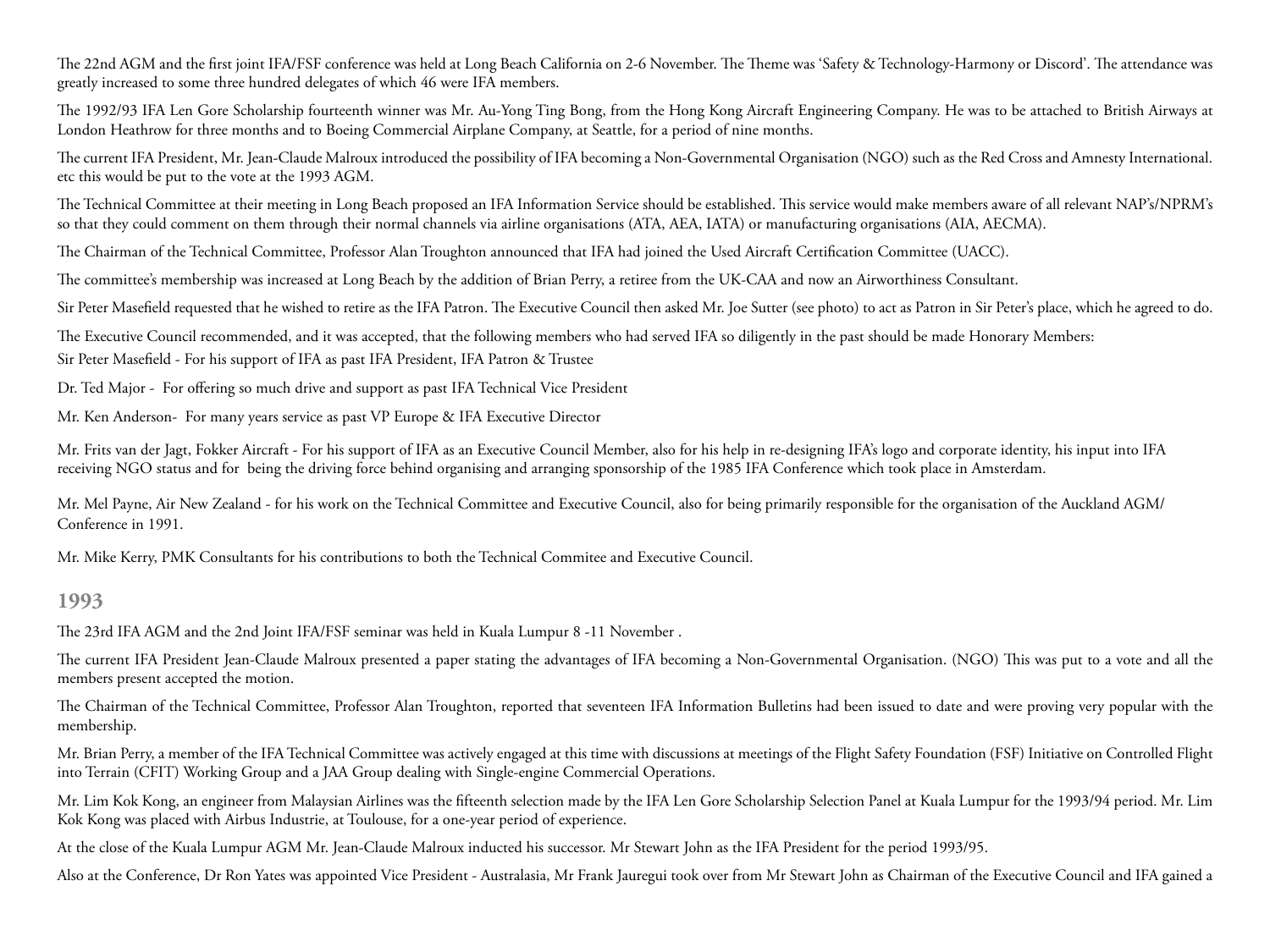new member of the Secretariat, Mr. Maurice Hare who became Deputy Executive Director standing in for Jim Rainbow as required. He also took on the role of Treasurer from Mr Don Smith leaving Mr Smith to concentrate on Publicity, Marketing and general membership services.

## **1994**

Professor Alan Troughton attended the 11th FAA/JAA Harmonisation Meeting in Boston on 6/10 June.

The Technical Committee's meetings on 3 March and 13 June at Gatwick Airport were well attended. Professor Troughton reported that the TC now had twenty members and was meeting three times a year. At that time, the TC was assisting the FSF with the problems of many Controlled Flights into Terrain (CFIT) accidents and Mr Brian Perry had participated in the CFIT meeting in Montreal.

The 3rd Joint IFA/FSF Conference and 24th IFA AGM was held in Lisbon, Portugal 31 Oct -3 November. The Seminar theme was 'The Management Challenge - Balancing Technology and Resources for Improved Aviation Safety'. The seminar was again well supported with four hundred delegates attending. The Welcome Address was given by Capt Osvaldo Oliveira, Head, Flight Safety Dept., TAP Air Portugal

It was announced at the AGM that IFA was now a Non-Governmental Organisation (NGO).

Mr. Christian Hall, from Monarch Aircraft Engineering was the sixteenth awardee for the 1994/5 IFA Len Gore Scholarship. He spent three months with Air New Zealand in Auckland and nine months with Boeing at Renton USA.

# **1995**

In June 5-9, the Technical Committee Chairman again attended the meeting of the 12th FAA/JAA Harmonisation Conference in Seville. A report of this meeting was circulated to all IFA members.

In August IFA had the opportunity to spread the name of the Federation throughout China, when Mr Don Smith was asked to write an article for the 'China Aviation and Airport Development for China' publication.

The 4th Joint IFA/FSF Conference and 25th AGM was held in Washington, on 7-9 November with IATA participating for the first time. The Theme was 'Managing Safety'.

The 1996/7 IFA Len Gore Scholarship seventeenth award winner was Mr. M B Al-Khaja, from Emirates airline. The sponsorship was shared. Mr. Al-Khaja spent nine months with British Aerospace, at Bristol, two months with British Midland Engineering at Derby and one month at Rolls Royce, also at Derby. This spread of experience was very acceptable to Mr. Al-Khaja and to his company.

The Technical Committee continued to discuss relevant issues at their 3 meetings. A decision was taken that with effect from December 1995 Technical Committee minutes were to be circulated to all IFA members.

It was also decided to make additional funds available to the Technical Committe to enable them to pursue issues such as electronic data, information technology. Through attending meetings with ARCA, ATA, and IATA and continuing to monitor the single engine operators issues and take part in the FSF initiative on approach and landing accidents.

On 1 December, Mr. John Saull, C.Eng. FRAeS, recently retired from the UK CAA, took over from Mr. Jim Rainbow as Executive Director. Mr Jim Rainbow became Chairman of Trustees.

## **1996**

At the July meeting of the Technical Committee held at the UK-CAA offices at Gatwick Airport Mr. Frank Fickeisen, Consultant to Boeing, joined the Technical Committee. Frank would be continuing the work that the late Bud Parker started in filtering the NPA information Service. Mr. Frank Fickeisen, on behalf of IFA, attended the 13th Annual FAA/JAA Conference in San Diego, USA on 3/7 June 1996. Copies of his report were circulated to all IFA members. Mr. Brian Perry became the Technical Committee Vice Chairman. He chaired a meeting on the subject of Service Bulletins, identifying several problem areas.

In November Mr. John Saull, Executive Director, attended the IATA Annual General Meeting in Geneva. He reported that he was negotiating for IFA's attendance at the IATA Technical/ Operators Committee meetings.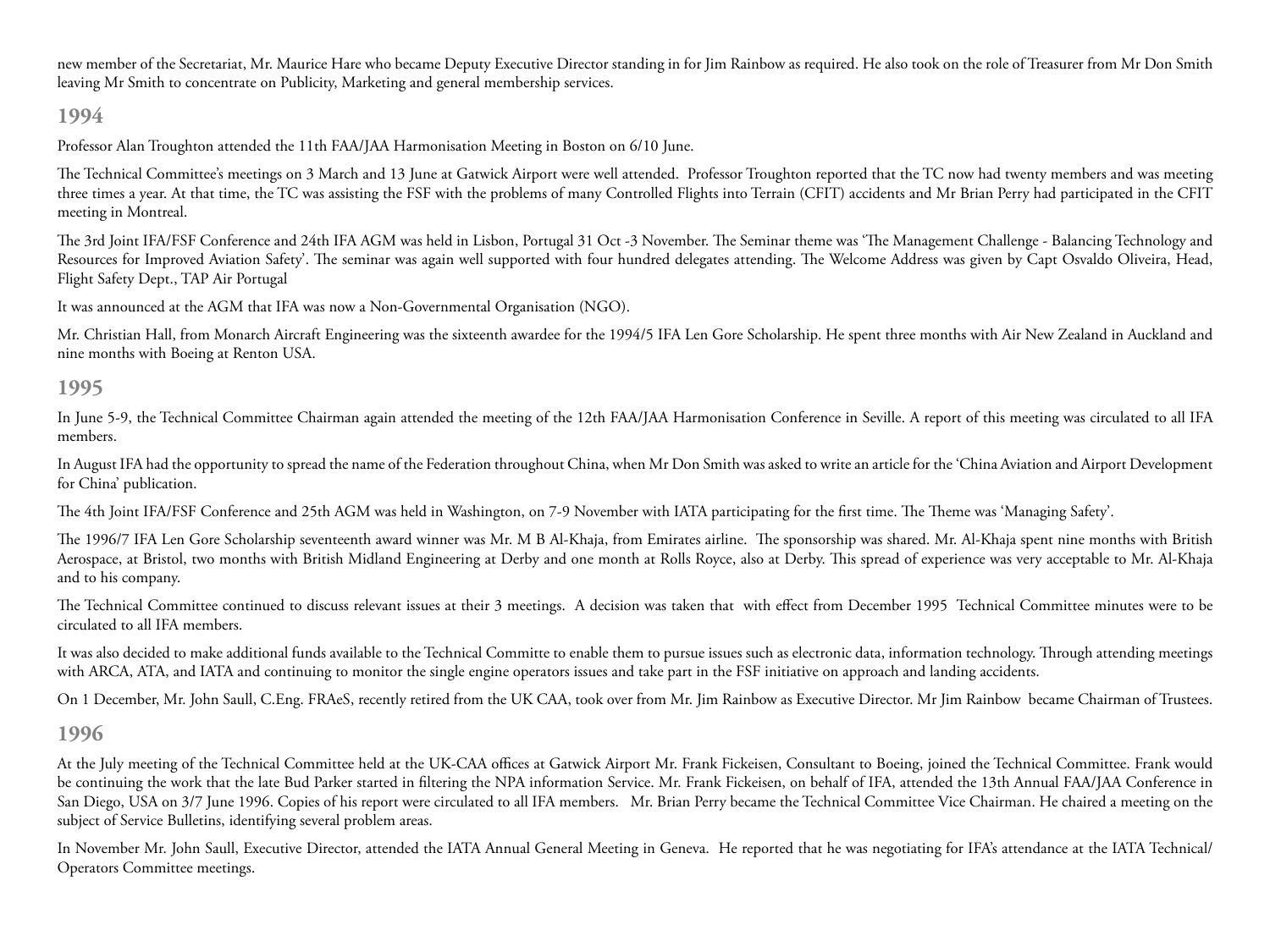In 1996, the International Air Transport Association (IATA) joined IFA and FSF in the promotion of the annual air safety seminars. Therefore, on 11-14 November 1996 the fifth Joint IFA/ FSF/IATA Air Safety Seminar and (26th IFA Conference) was held in Dubai, UAE. The theme was 'Best Practices & Processes' and was hosted by Emirates Airline.

The 1996/7 IFA Len Gore Scholarship winners, (the eighteenth & ninetieth respectively), were Mr. Peter Tooth, from Malev Hungarian Airlines and Mr Gareth King, from Lucas Aerospace. Peter Tooth was placed with the UK-CAA at Gatwick and the East Midlands Airport. Mr Gareth King was placed with Boeing Commercial Airplane Group at Renton for a period of 6 months (delayed to 1998 at his company's request)

Mr. Frank Jauregui resigned as Chairman of the Executive Council, and Mr. Barry Green (see photo) who had been Deputy Chairman for the past three years took his place.

Mr. John Saull reported to the AGM that prior to the meeting he had attended the FSF International Advisory Committee (IAC) in Dubai. He also stated that he was to become a member of the FSF ICARUS Committee on 'New Perspectives on Safety' (He became a full member in July 1998).

The Executive Council unanimously accepted Mr. John Saull's proposal that IFA should produce a video on the subject of 'Human Factors in Maintenance'. Funds would be made available from the Trust Fund.

Throughout the year the Technical Committee played a part in developing proposed rules for single-engine commercial operations in Europe through a JAA Working Group, it also assisted the FSF in its CFIT initiative. A Working Group, chaired by Mr. Brian Perry, TC Vice Chairman, was organised on Service Bulletins/Airworthiness Directives with particular reference to the drafting and criteria for mandatory and non-mandatory SBs/AD's

At the end of the Dubai AGM Mr. Stewart John handed over the Presidency to Mr. Craig Beard (see photo), who had recently retired from the FAA. Craig was to be the IFA President for 1996/8

IFA Executive Council issued a Press Release at the end of the Seminar, announcing that they would take up the challenge that Capt. Amjad Faizi, Pakistan International Airways had laid down in his paper to the Dubai seminar. He said that "the people who most needed help in improving world-wide safety performance were not present in Dubai" IFA would be inviting two members of Airworthiness Regulatory Authorities from the areas in which future seminars are to be held, to attend as IFA guests.

### **1997**

On April 9/10, a five-strong team of Executive Council members attended a two-day agenda forming committee meeting at the FSF Headquarters in Washington. The meeting was to select papers for the forthcoming Washington IFA/FSF/IATA Air safety Seminar in Washington in November 1997.

Professor Alan Troughton attended the 14th JAA/FAA Harmonisation meeting in Berlin in June.

At the July Executive Council meeting Mr. Andrew McClymont, (see photo) Director Regulation & Strategies at Airbus Industries, was confirmed as the IFA Vice President, Europe.

On behalf of IFA, Mr. Frank Fickeisen attended a FAA meeting in Washington DC on the subject of Transport Fuel Flammability.

The 1997 Joint IFA/FSF/IATA Air Safety Seminar and 27th IFA Conference was held in Washington DC on 3-6 November. The Theme was 'Aviation Safety-Confronting the Future' the IFA president gave the Welcome Address.

Following up on the previous year's decision to invite two Airworthiness Regulatory Authority representatives, who might not otherwise be able to attend. IFA welcomed representatives from the Eastern Caribbean States, representing eight States of the Eastern Caribbean to the conference.

At this Executive Council meeting it was agreed to create a new membership grade that of "Honorary Fellow". The first two honorary members elected by the AGM were: -

Dr. Yoshi Funatsu, Past President 1978-1980,

Mr. Syed Ajaz Ali, Past President 1976-1978

**1998**

In January , IFA established a Website on the Internet (www.ifairworthy.org) where the full contents of the Information brochure including an enrolment form were made available.